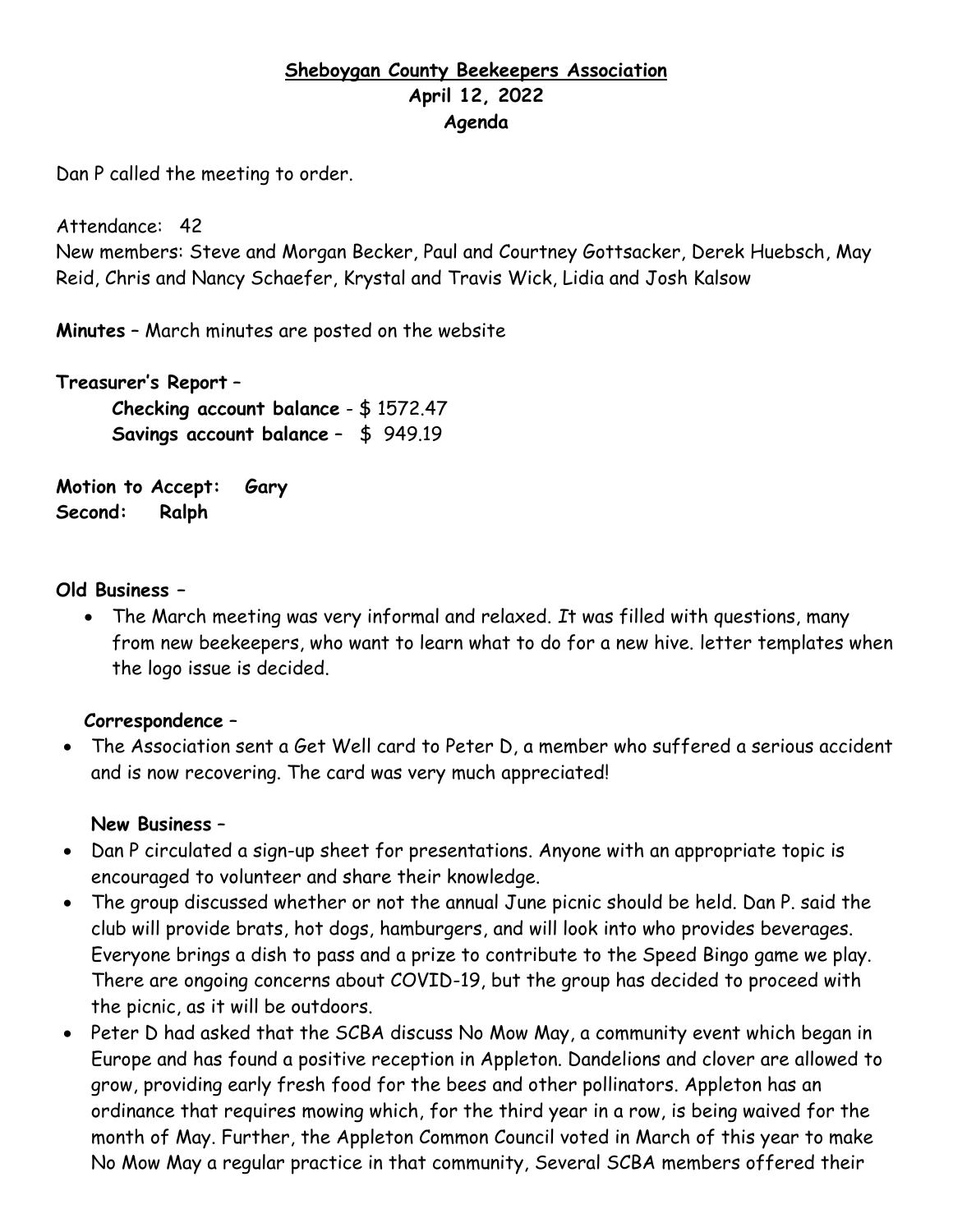experiences with the program and discussed current mowing requirements and neighbor issues in surrounding communities. It is too late for Sheboygan County to participate this year. Peter suggested that we approach local municipalities for next year. A few members know a professor in Appleton who helped put their program in place and volunteered to talk to him about it. It was generally agreed that this is a good issue for SCBA to support, perhaps some member(s) would consider taking this on.

## **Questions sent from membership – none**

**Hive report**s – Most members are feeding. The general report is as follows; the first number indicates the number of hives going into winter the second the number of hives which survived. Member name(s) have been included when possible. (It would be helpful for members to state their names when delivering reports. Thanks)

1-1, 25-15, 2-2, 5-4, 6-0 (new packages have been ordered) Gary, 2-0, 6-5 Ralph, 3-3 Peter, 8- 2,4-3 Jason, 6-6 Dan H, 3-1, 9-7, 2-0, 1-0, 7-6 Dan P, 5-1 Ken, although Ken also reports that the hive at the Children's Museum survived for the very first time, which is great news.

**Program –** Craig and Michelle of Let It Bee of Greenville, WI, presented a program on Hive Splitting. The First Rule: **Never Split a Weak Hive.** Split hives that have successfully overwintered, but be careful to not split too early to ensure that you can procure or develop a queen and will have mature drones; they recommend sometime around Mother's Day. Several options for splitting were discussed:

A Walkaway split made without finding the queen. You find the brood nest in the hive you want to split, making sure you have eggs and brood, capped and uncapped. Divide the nest frames between the original and new hive, making sure each nest has plenty of nurse bees. Surround the frames with pollen and honey, adding food if needed. Craig then leaves the hives alone for 24-48 hours; the queen-less hive will build queen cells in preparation of developing a new queen. Craig almost always introduces his own queen unless he wants to preserve the genetics of a colony that has, for example, over-wintered several years, in which case does not remove the queen cells. A new queen will develop in 16 days and will then take her mating flights, although she can hold off those fights for up to 30 days if necessary. 7 Days later she will start laying, then 21 days to hatching brood. So 4 – 6 weeks are required to establish the new colony. Foragers that have been moved to the new hive will often migrate back to the original hive, so it is important to provide pollen, etc. in case the foragers have departed the new hive. One can also insert a queen excluder prior to the split to encourage development of queen cells although Craig uses a page of newsprint for this purpose. If the new hive fails to re-queen, the hives can always be reunited.

Another option: place frames with queen cells into a nuk box with eggs, larvae, and capped brood, a few frames of honey, and 1 frame of foundation. [Caution: make sure the original hive